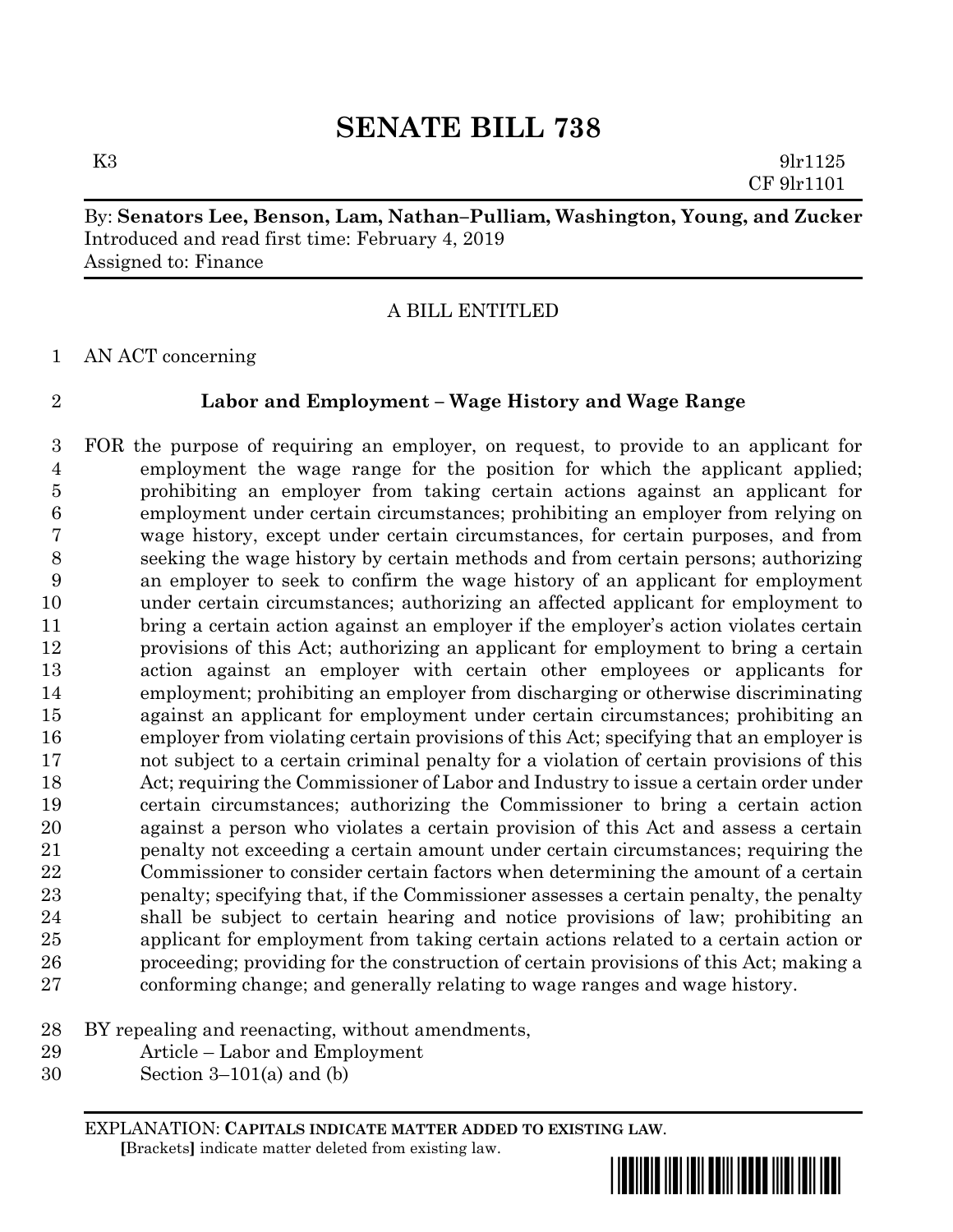| $\mathbf{1}$<br>$\overline{2}$     | Annotated Code of Maryland<br>(2016 Replacement Volume and 2018 Supplement)                                                                                                                      |  |  |  |  |  |
|------------------------------------|--------------------------------------------------------------------------------------------------------------------------------------------------------------------------------------------------|--|--|--|--|--|
| 3<br>$\overline{4}$<br>5<br>6<br>7 | BY adding to<br>Article – Labor and Employment<br>Section 3-304.2<br>Annotated Code of Maryland<br>(2016 Replacement Volume and 2018 Supplement)                                                 |  |  |  |  |  |
| 8<br>9<br>10<br>11<br>12           | BY repealing and reenacting, with amendments,<br>Article – Labor and Employment<br>Section $3-307(a)$ and $3-308$<br>Annotated Code of Maryland<br>(2016 Replacement Volume and 2018 Supplement) |  |  |  |  |  |
| 13<br>14                           | SECTION 1. BE IT ENACTED BY THE GENERAL ASSEMBLY OF MARYLAND,<br>That the Laws of Maryland read as follows:                                                                                      |  |  |  |  |  |
| 15                                 | <b>Article - Labor and Employment</b>                                                                                                                                                            |  |  |  |  |  |
| 16                                 | $3 - 101.$                                                                                                                                                                                       |  |  |  |  |  |
| 17                                 | In this title the following words have the meanings indicated.<br>(a)                                                                                                                            |  |  |  |  |  |
| 18                                 | "Commissioner" means the Commissioner of Labor and Industry.<br>(b)                                                                                                                              |  |  |  |  |  |
| 19                                 | $3 - 304.2.$                                                                                                                                                                                     |  |  |  |  |  |
| 20<br>21<br>22                     | (A)<br>ON REQUEST, AN EMPLOYER SHALL PROVIDE TO AN APPLICANT FOR<br>EMPLOYMENT THE WAGE RANGE FOR THE POSITION FOR WHICH THE APPLICANT<br>APPLIED.                                               |  |  |  |  |  |
| 23                                 | (B)<br>(1)<br>AN EMPLOYER MAY NOT:                                                                                                                                                               |  |  |  |  |  |
| 24<br>25                           | (I)<br>RETALIATE AGAINST OR REFUSE TO INTERVIEW, HIRE, OR<br>EMPLOY AN APPLICANT FOR EMPLOYMENT BECAUSE THE APPLICANT:                                                                           |  |  |  |  |  |
| 26                                 | 1.<br>DID NOT PROVIDE WAGE HISTORY; OR                                                                                                                                                           |  |  |  |  |  |
| 27<br>28                           | 2.<br>REQUESTED THE WAGE RANGE IN ACCORDANCE WITH<br>THIS SECTION FOR THE POSITION FOR WHICH THE APPLICANT APPLIED; AND                                                                          |  |  |  |  |  |
| 29<br>30                           | (II)<br>EXCEPT AS PROVIDED IN PARAGRAPH (2) OF THIS<br><b>SUBSECTION:</b>                                                                                                                        |  |  |  |  |  |
| 31                                 | 1.<br>RELY ON THE WAGE HISTORY OF AN APPLICANT FOR                                                                                                                                               |  |  |  |  |  |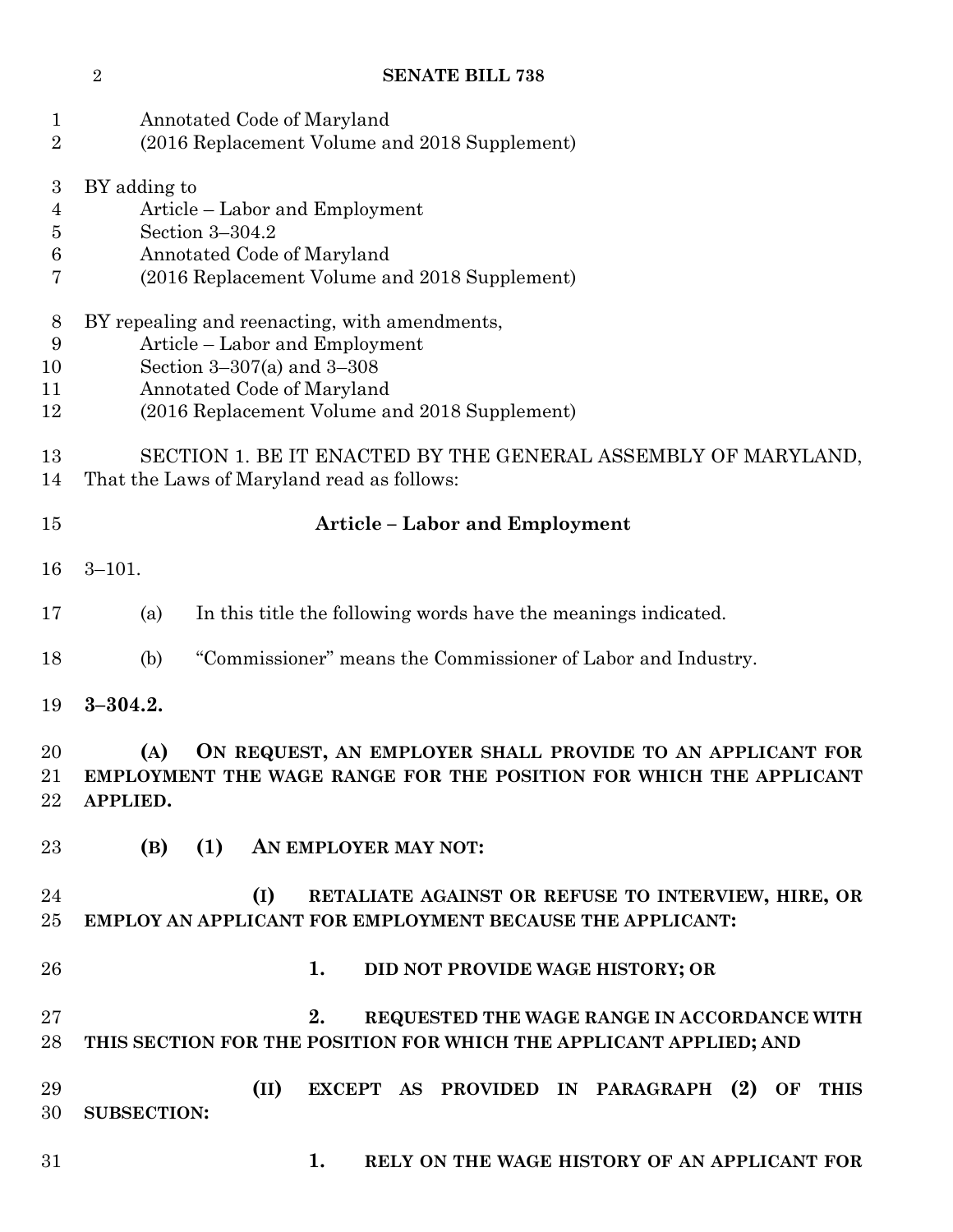**EMPLOYMENT IN SCREENING OR CONSIDERING THE APPLICANT FOR EMPLOYMENT OR IN DETERMINING THE WAGES FOR THE APPLICANT; OR**

 **2. SEEK THE WAGE HISTORY FOR AN APPLICANT FOR EMPLOYMENT ORALLY, IN WRITING, OR THROUGH AN EMPLOYEE OR AN AGENT OR FROM A CURRENT OR FORMER EMPLOYER.**

 **(2) AFTER AN EMPLOYER MAKES AN INITIAL OFFER OF EMPLOYMENT WITH AN OFFER OF COMPENSATION TO AN APPLICANT FOR EMPLOYMENT, AN EMPLOYER MAY:**

 **(I) SUBJECT TO PARAGRAPH (3) OF THIS SUBSECTION, RELY ON THE WAGE HISTORY VOLUNTARILY PROVIDED BY THE APPLICANT FOR EMPLOYMENT WITHOUT PROMPTING FROM THE EMPLOYER TO SUPPORT A WAGE OFFER HIGHER THAN THE INITIAL WAGE OFFERED BY THE EMPLOYER; OR**

 **(II) SEEK TO CONFIRM THE WAGE HISTORY VOLUNTARILY PROVIDED BY THE APPLICANT FOR EMPLOYMENT TO SUPPORT A WAGE OFFER HIGHER THAN THE INITIAL WAGE OFFERED BY THE EMPLOYER.**

 **(3) AN EMPLOYER MAY RELY ON WAGE HISTORY UNDER PARAGRAPH (2) OF THIS SUBSECTION ONLY IF THE HIGHER WAGE DOES NOT CREATE AN UNLAWFUL PAY DIFFERENTIAL BASED ON PROTECTED CHARACTERISTICS UNDER § 3–304 OF THIS SUBTITLE.**

 **(C) THIS SECTION MAY NOT BE CONSTRUED TO PROHIBIT AN APPLICANT FOR EMPLOYMENT FROM SHARING WAGE HISTORY WITH AN EMPLOYER VOLUNTARILY AND WITHOUT PROMPTING FROM THE EMPLOYER.**

3–307.

 (a) (1) If an employer knew or reasonably should have known that the employer's action violates § 3–304 of this subtitle, an affected employee may bring an action against the employer for injunctive relief and to recover the difference between the wages paid to employees of one sex or gender identity and the wages paid to employees of another sex or gender identity who do the same type work and an additional equal amount as liquidated damages.

 (2) If an employer knew or reasonably should have known that the employer's action violates § 3–304.1 of this subtitle, an affected employee may bring an action against the employer for injunctive relief and to recover actual damages and an additional equal amount as liquidated damages.

 **(3) IF AN EMPLOYER VIOLATES § 3–304.2(A) OR (B)(1)(I) OF THIS SUBTITLE, AN AFFECTED APPLICANT FOR EMPLOYMENT MAY BRING AN ACTION**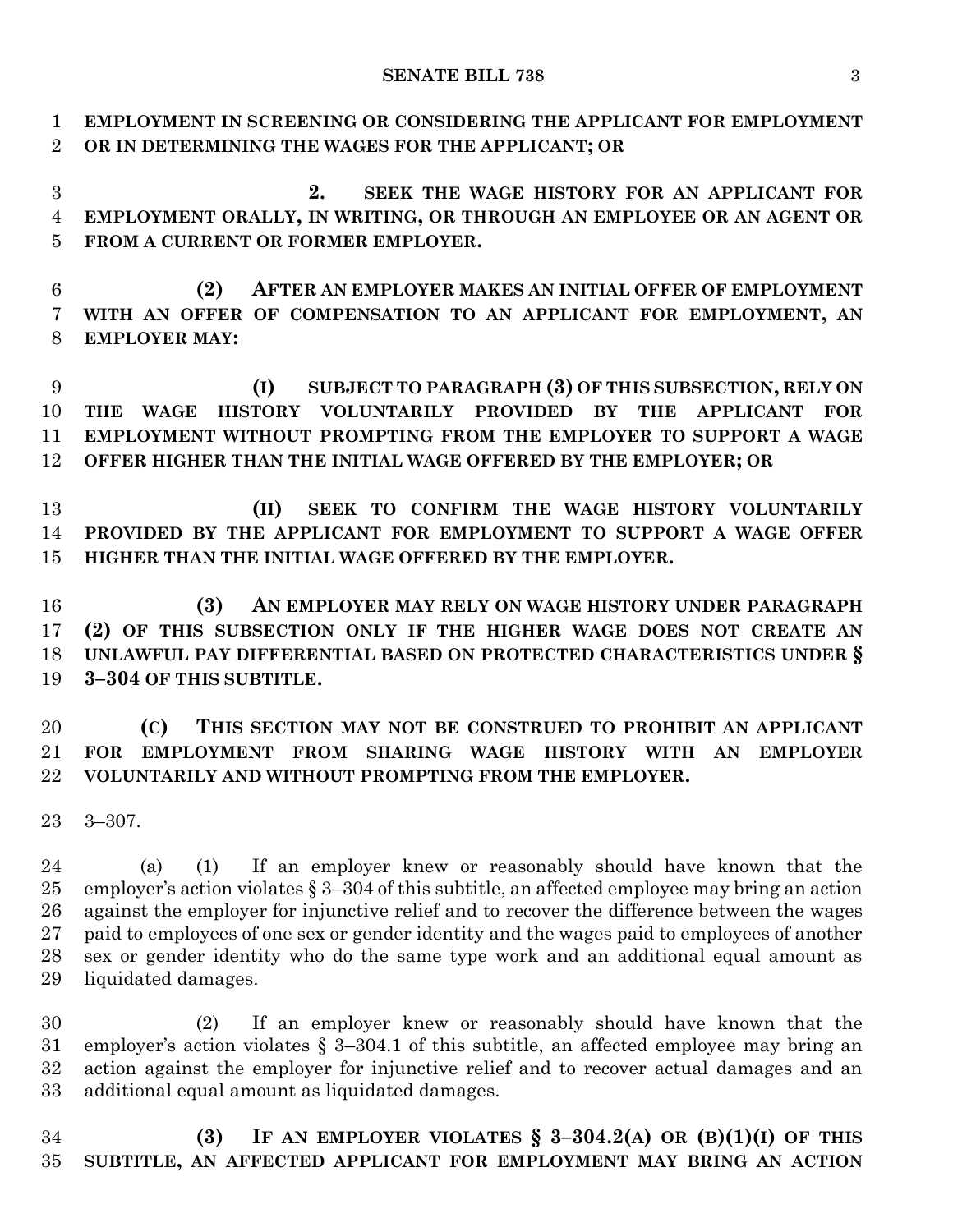```
1 AGAINST THE EMPLOYER FOR INJUNCTIVE RELIEF AND TO RECOVER ACTUAL 
2 DAMAGES.
3 (4) IF AN EMPLOYER VIOLATES § 3–304.2(B)(1)(II) OF THIS SUBTITLE,
4 AN AFFECTED APPLICANT FOR EMPLOYMENT MAY BRING AN ACTION AGAINST THE 
5 EMPLOYER:
6 (I) FOR INJUNCTIVE RELIEF; AND
7 (II) TO RECOVER, WHICHEVER IS GREATER:
8 1. ACTUAL DAMAGES; OR
9 2. SPECIAL DAMAGES, NOT TO EXCEED $10,000.
10 [(3)] (5) An employee OR APPLICANT FOR EMPLOYMENT may bring an 
11 action on behalf of the employee OR APPLICANT FOR EMPLOYMENT and other employees 
12 OR APPLICANTS FOR EMPLOYMENT similarly affected.
13 3–308.
14 (a) An employer may not:
15 (1) willfully violate any provision of this subtitle;
16 (2) hinder, delay, or otherwise interfere with the Commissioner or an 
17 authorized representative of the Commissioner in the enforcement of this subtitle;
18 (3) refuse entry to the Commissioner or an authorized representative of the 
19 Commissioner into a place of employment that the Commissioner is authorized under this 
20 subtitle to inspect; [or]
21 (4) discharge or otherwise discriminate against an employee OR 
22 APPLICANT FOR EMPLOYMENT because the employee OR APPLICANT FOR 
23 EMPLOYMENT:
24 (i) makes a complaint to the employer, the Commissioner, or 
25 another person;
26 (ii) brings an action under this subtitle or a proceeding that relates
27 to the subject of this subtitle or causes the action or proceeding to be brought; or
28 (iii) has testified or will testify in an action under this subtitle or a 
29 proceeding that relates to the subject of this subtitle; OR
```
**SENATE BILL 738**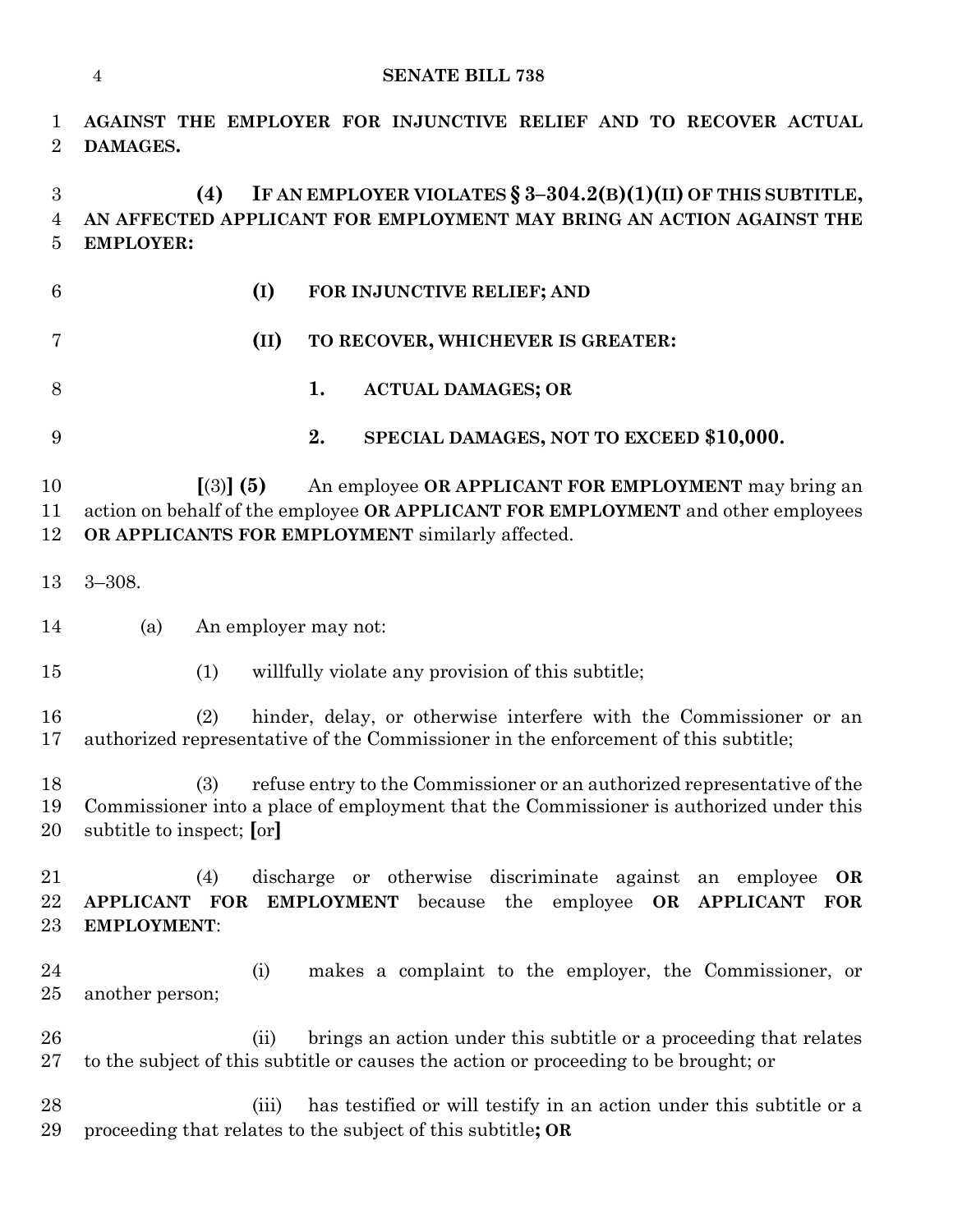### **SENATE BILL 738** 5

| $\mathbf{1}$                       |                                                      | (5) | VIOLATE § 3-304.2 OF THIS SUBTITLE.                                                                                                                                                                                                                                                                                                 |
|------------------------------------|------------------------------------------------------|-----|-------------------------------------------------------------------------------------------------------------------------------------------------------------------------------------------------------------------------------------------------------------------------------------------------------------------------------------|
| $\overline{2}$                     | (b)                                                  |     | An employee OR AN APPLICANT FOR EMPLOYMENT may not:                                                                                                                                                                                                                                                                                 |
| $\boldsymbol{3}$<br>$\overline{4}$ |                                                      | (1) | make a groundless or malicious complaint to the Commissioner or an<br>authorized representative of the Commissioner;                                                                                                                                                                                                                |
| $\overline{5}$                     |                                                      | (2) | in bad faith, bring an action under this subtitle;                                                                                                                                                                                                                                                                                  |
| $6\phantom{.}6$<br>$\overline{7}$  | subtitle; or                                         | (3) | in bad faith, bring a proceeding that relates to the subject of this                                                                                                                                                                                                                                                                |
| $8\,$<br>9                         |                                                      | (4) | in bad faith, testify in an action under this subtitle or a proceeding that<br>relates to the subject of this subtitle.                                                                                                                                                                                                             |
| 10<br>11<br>12                     | $\left( \mathrm{c}\right)$<br>$(4)$ of this section. |     | The Commissioner may bring an action for injunctive relief and damages<br>against a person who violates subsection (a)(1) [or], (4), OR (5) or subsection (b)(1), (3), or                                                                                                                                                           |
| 13<br>14<br>15                     | (d)                                                  | (1) | [An] EXCEPT AS PROVIDED IN PARAGRAPH (2)<br>OF<br><b>THIS</b><br><b>SUBSECTION, AN</b> employer who violates any provision of subsection $(a)(2)$ or $(3)$ of this<br>section is guilty of a misdemeanor and on conviction is subject to a fine not exceeding \$300.                                                                |
| 16<br>17<br>18                     | SUBTITLE.                                            | (2) | AN EMPLOYER IS NOT SUBJECT TO THE PENALTY UNDER<br>PARAGRAPH (1) OF THIS SUBSECTION FOR A VIOLATION OF § 3-304.2 OF THIS                                                                                                                                                                                                            |
| 19<br>20                           | (E)                                                  | (1) | IF THE COMMISSIONER DETERMINES THAT AN EMPLOYER HAS<br>VIOLATED § 3-304.2 OF THIS SUBTITLE, THE COMMISSIONER:                                                                                                                                                                                                                       |
| 21                                 |                                                      |     | (I)<br>SHALL ISSUE AN ORDER COMPELLING COMPLIANCE; AND                                                                                                                                                                                                                                                                              |
| 22<br>23                           | PENALTY OF:                                          |     | MAY, IN THE COMMISSIONER'S DISCRETION, ASSESS A CIVIL<br>(II)                                                                                                                                                                                                                                                                       |
| 24<br>25                           |                                                      |     | $$1,000$ for each<br><b>TO</b><br><b>FOR</b><br>1.<br>UP<br><b>APPLICANT</b><br>EMPLOYMENT FOR WHOM THE EMPLOYER IS NOT IN COMPLIANCE; OR                                                                                                                                                                                           |
| 26<br>27<br>28<br>29<br>30         | <b>OCCURRED.</b>                                     |     | \$5,000<br>2.<br><b>FOR</b><br><b>UP</b><br><b>TO</b><br><b>EACH</b><br><b>FOR</b><br><b>APPLICANT</b><br><b>EMPLOYMENT FOR WHOM THE EMPLOYER IS NOT IN COMPLIANCE IF THE VIOLATION</b><br>OCCURRED WITHIN 3 YEARS AFTER AN APPLICANT FOR EMPLOYMENT FILED A<br>PREVIOUS COMPLAINT THAT LED TO A DETERMINATION THAT A VIOLATION HAD |
| 31                                 |                                                      | (2) | IN DETERMINING THE AMOUNT OF THE PENALTY, IF ASSESSED,                                                                                                                                                                                                                                                                              |